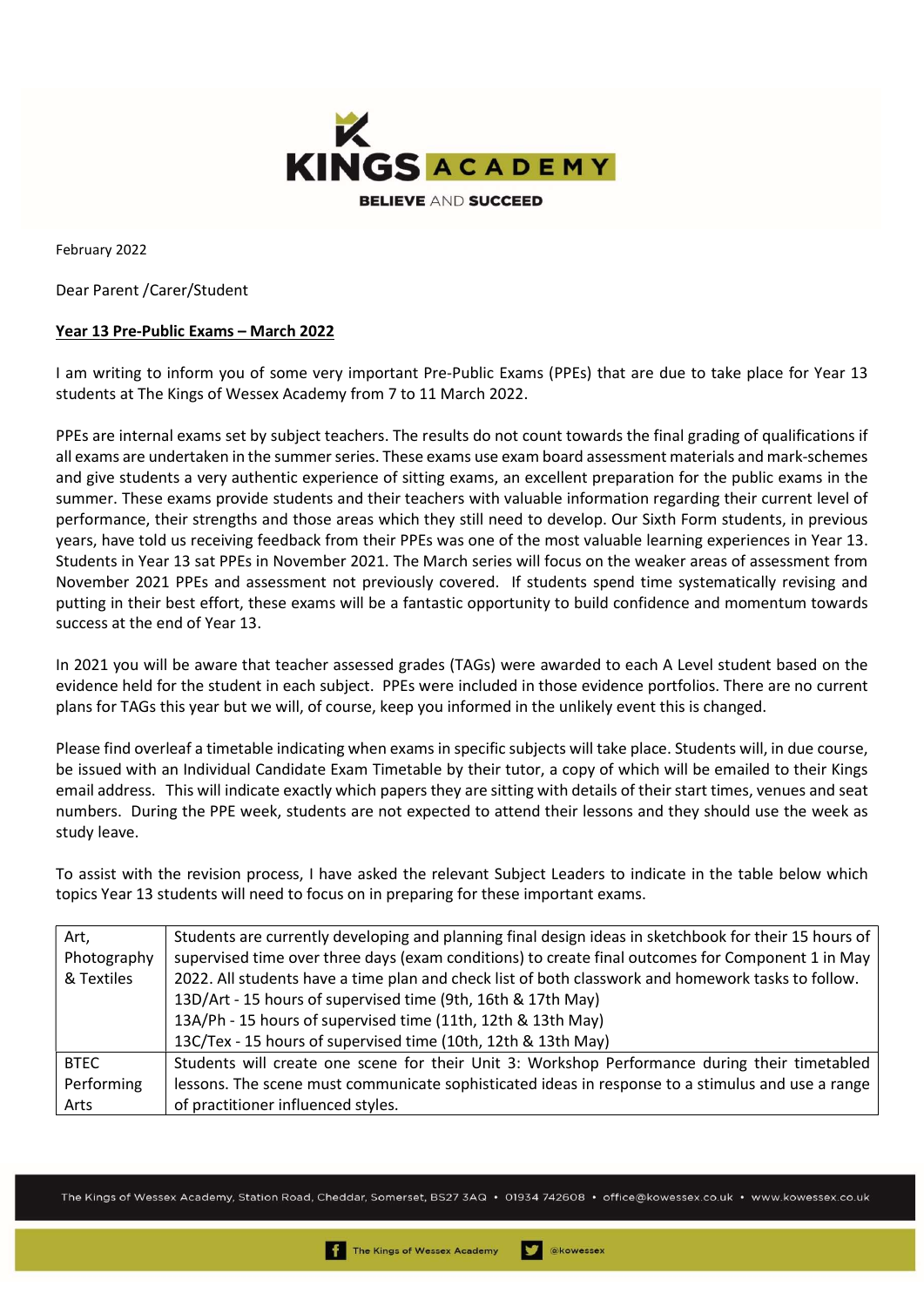|                                   | To prepare students should attend extra rehearsals and use exploratory techniques to devise<br>performance material. Students should document the rehearsal process by making notes, that can<br>later be used in their assessed milestone logs.                                                                                                                                                                                   |  |  |  |  |  |
|-----------------------------------|------------------------------------------------------------------------------------------------------------------------------------------------------------------------------------------------------------------------------------------------------------------------------------------------------------------------------------------------------------------------------------------------------------------------------------|--|--|--|--|--|
| <b>Biology</b>                    | The exam will be two hours long. The exam will consist of a mixture of short and long answer<br>questions and a 15 mark comprehension question. The focus for these exams are all the topics studied                                                                                                                                                                                                                               |  |  |  |  |  |
|                                   | in Year 13: 5. Energy transfers; 6. Organisms response; 7. Genetics, populations, evolution and<br>ecosystems; 8. Control of gene expression. For topics 7 and 8 only content covered so far in class<br>before the exams will be featured.                                                                                                                                                                                        |  |  |  |  |  |
| <b>Business</b><br><b>Studies</b> | Students will be sitting a two-hour paper based on a Paper 3 structure. The content will cover any<br>topic covered in Year 12 and term one of the Year 13 course. Topic lists will be shared with students                                                                                                                                                                                                                        |  |  |  |  |  |
|                                   | to enable them to focus their revision on particular elements of the specification. The paper has an<br>insert which is a lengthy case study about a business. Students are allocated reading and preparation                                                                                                                                                                                                                      |  |  |  |  |  |
|                                   | time within the 2 hour period. The structure will be longer mark questions and students will be<br>expected to include as much application from the insert as possible, both in terms of text and data.                                                                                                                                                                                                                            |  |  |  |  |  |
| Chemistry                         | Students will need to revise all content covered throughout year 12 and 13 and will sit Paper 1<br>(Inorganic and Physical Chemistry) and Paper 2 (Organic and Physical Chemistry). Both Papers will be<br>two hours.                                                                                                                                                                                                              |  |  |  |  |  |
| Computer                          | There will be 2 papers for the Computer Science PPE:                                                                                                                                                                                                                                                                                                                                                                               |  |  |  |  |  |
| Science                           | Paper 1 - this exam is two hours and 30 minutes. There will be a series of short questions and                                                                                                                                                                                                                                                                                                                                     |  |  |  |  |  |
|                                   | write/adapt/extend programs in an Electronic Answer Document. You will use the Preliminary<br>Material, a Skeleton Program, and where appropriate, test data in the exam which has been previous<br>supplied by your teacher. You will sit the exam on a computer. Areas covered include 4.1<br>Fundamentals of Programming, 4.2 Fundamentals of data structures, 4.3 Fundamentals of algorithms<br>and 4.4 Theory of computation. |  |  |  |  |  |
|                                   | Paper 2 - This exam is two hours and 30 minutes. There will be a range of short-answer and extended-<br>answer questions taken from the following areas:                                                                                                                                                                                                                                                                           |  |  |  |  |  |
|                                   | 4.5 Data Representation, 4.6 Computer Systems, 4.7 Computer Organisation and Architecture, 4.8<br>Consequences of Uses of Computing, 4.9 Communication and Networking, 4.10 Databases, 4.11 Big<br>Data, and 4.12 Functional Programming.                                                                                                                                                                                          |  |  |  |  |  |
| DT                                | The two-hour exam includes a mix of structured and extended writing questions assessing learners'                                                                                                                                                                                                                                                                                                                                  |  |  |  |  |  |
| Product<br>Design                 | knowledge and understanding of technical principles and designing and making principles, along with<br>their ability to analyse and evaluate wider issues in design and technology. Students should revise the<br>following topics:                                                                                                                                                                                                |  |  |  |  |  |
|                                   | Manufacturing: different types of adhesives and their uses. Metal joining processes: TIG and MIG.<br>Manufacturing processes to create manufactured boards and natural timber. Injection moulding:<br>process, polymers used, suitability and use, benefits of injection moulding. Joining timber. Joining                                                                                                                         |  |  |  |  |  |
|                                   | metals. Materials: Material Classification: timbers, polymers, metals, composites, SMART, modern.<br>Working and physical properties of timbers, polymers and metals. The environmental impact of                                                                                                                                                                                                                                  |  |  |  |  |  |
|                                   | materials. Properties of Kevlar. Material finishes: timbers, polymers and metals. Maths: calculating<br>mass, total amount of material needed, manufacturing costs. Standards: BSI, CE, The battery                                                                                                                                                                                                                                |  |  |  |  |  |
|                                   | directive. Sustainability: conserving energy, materials and components: advances in battery<br>technology, reduction in packaging, miniaturisation of electronic components, design for repair and                                                                                                                                                                                                                                 |  |  |  |  |  |
|                                   | disassembly, software updates, obsolescence.                                                                                                                                                                                                                                                                                                                                                                                       |  |  |  |  |  |
| Economics                         | Students need to prepare for 2 papers, 1 Micro paper (Themes 1&3) and 1 Macro paper (Themes 2 &<br>4). These will be based on a combination of topics from Year 12 and Year 13. Both papers are 2 hours<br>in length. There will be a series of short answer questions, some using diagrams followed by a longer                                                                                                                   |  |  |  |  |  |
|                                   | mark question from each area which will refer to extract material. Topic lists will be shared with<br>students to enable them to focus their revision on particular elements of the specification nearer the                                                                                                                                                                                                                       |  |  |  |  |  |
|                                   | time.                                                                                                                                                                                                                                                                                                                                                                                                                              |  |  |  |  |  |
| English                           | Students will sit one paper, a partial Paper 1&2 combined to make 1 paper. (2 hours 30 mins),                                                                                                                                                                                                                                                                                                                                      |  |  |  |  |  |
| Language                          | In Paper 1 they will sit the following sections:<br><b>Section A - Language</b> under the Microscope $-$ an analysis of one text, focusing on a) lexis and b)                                                                                                                                                                                                                                                                      |  |  |  |  |  |
|                                   | sentences                                                                                                                                                                                                                                                                                                                                                                                                                          |  |  |  |  |  |
|                                   | Section C: Comparing and Contrasting Texts $-$ A comparison of 2 texts, one written and one spoken.                                                                                                                                                                                                                                                                                                                                |  |  |  |  |  |
|                                   | Comparing the ways that these texts use language.                                                                                                                                                                                                                                                                                                                                                                                  |  |  |  |  |  |
|                                   | In Paper 2 they will sit the following section:                                                                                                                                                                                                                                                                                                                                                                                    |  |  |  |  |  |
|                                   | Section B - Language in the media. An analysis of one multimodal media text.                                                                                                                                                                                                                                                                                                                                                       |  |  |  |  |  |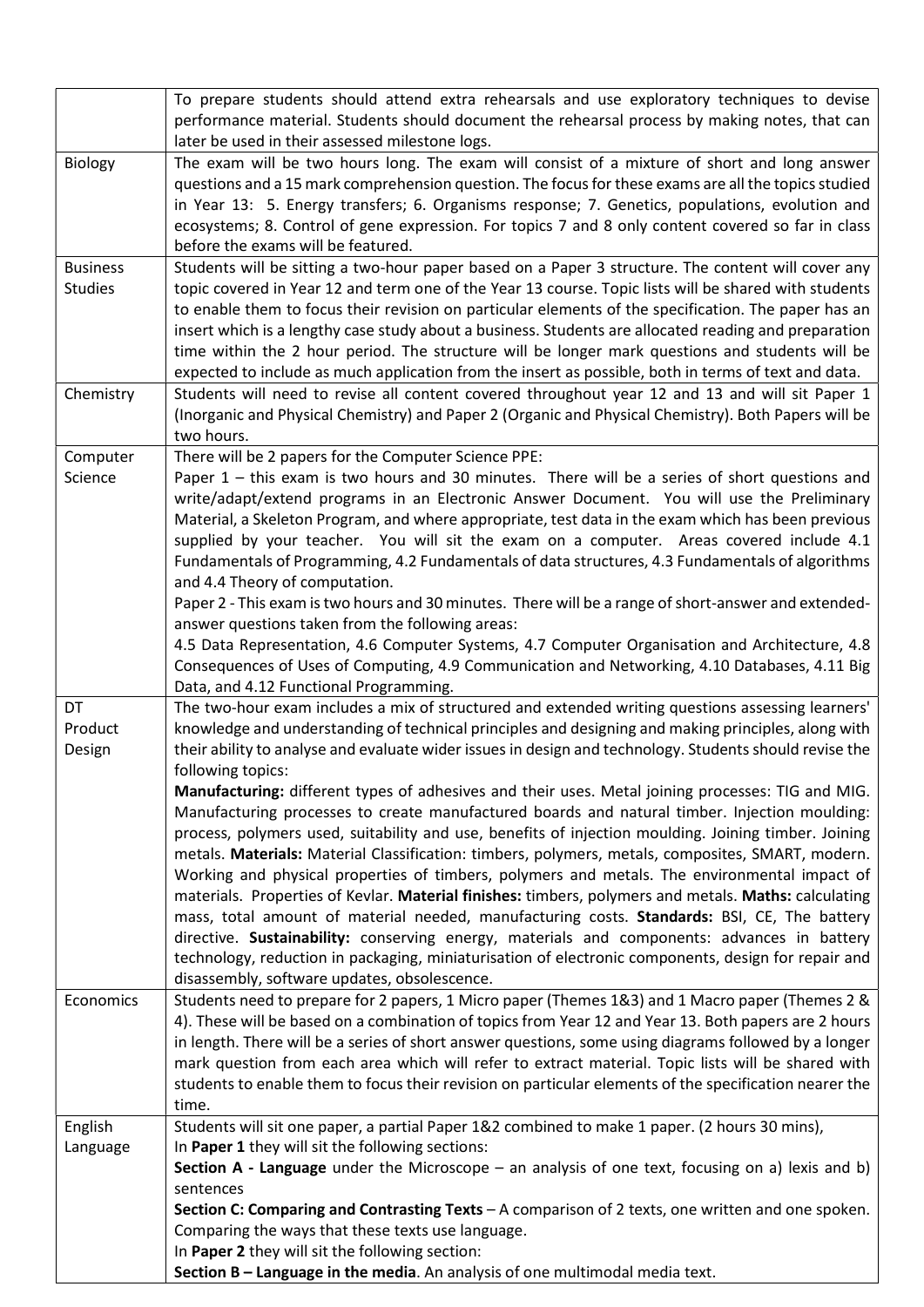|              | These 3 questions will be presented as one complete paper.                                                      |  |  |  |  |  |
|--------------|-----------------------------------------------------------------------------------------------------------------|--|--|--|--|--|
| English      | Students will sit a full Paper 1. Section A of the exam asks students to write on Twelfth Night. Their          |  |  |  |  |  |
| Literature   | class notes and their Twelfth Night wider reading booklet can be used to help prepare for this exam             |  |  |  |  |  |
|              | question. Section B requires a comparative response to Oscar Wilde's 'An Ideal Husband' and a                   |  |  |  |  |  |
|              | selection of Coleridge's poetry. For this section students will have a choice of questions and therefore        |  |  |  |  |  |
|              | understanding key themes that are shared between the texts is important. They should use their                  |  |  |  |  |  |
|              | orange revision booklets and the resources on firefly to prepare for this section of the exam.                  |  |  |  |  |  |
|              | Students will also sit a full Paper 2 Exam. This is the Gothic paper. There are revision resources for          |  |  |  |  |  |
|              | this on Firefly and students should also use their Gothic Anthologies for revision.                             |  |  |  |  |  |
| Film Studies | Students will sit Paper 1 US and European Film History. They will need to know for Section A 'The               |  |  |  |  |  |
|              | Goldrush', 'Double Indemnity' and 'Do the Right Thing'; for Section B the Bunuel surrealist films and           |  |  |  |  |  |
|              | 'Metropolis'. Students must also revise narrative theory. There are resources on firefly to support             |  |  |  |  |  |
|              | revision of all of these units.                                                                                 |  |  |  |  |  |
| French       | Students should prepare for the two hours 30 minutes combined listening, reading and writing skills             |  |  |  |  |  |
|              | paper by learning topic specific vocabulary from their vocabulary lists, the memrise.com website, links         |  |  |  |  |  |
|              | under each topic area and by practising past papers via the "Revise" link on Firefly. Students can also         |  |  |  |  |  |
|              | find exam style questions in their work booklets.                                                               |  |  |  |  |  |
|              | The combined skills and translation paper will include synoptic texts from the topics on:                       |  |  |  |  |  |
|              | Aspects of French-speaking society (current trends): The Changing Nature of the Family, The<br>$\bullet$        |  |  |  |  |  |
|              | Cyber-Society, The Role of Voluntary Work                                                                       |  |  |  |  |  |
|              | Artistic Culture in the French-speaking world: A Culture Proud of its Heritage, Contemporary<br>٠               |  |  |  |  |  |
|              | Francophone Music and Cinema: The 7th Art Form                                                                  |  |  |  |  |  |
|              | Aspects of French-speaking Society (social issues): Positive Features of a Diverse Society, Life for<br>٠       |  |  |  |  |  |
|              | the Marginalised and How Criminals are Treated                                                                  |  |  |  |  |  |
|              | Aspects of Political Life in the French Speaking World: Teenagers, the Right to Vote and Political<br>$\bullet$ |  |  |  |  |  |
|              | Commitment, Demonstrations, Strikes - who holds the power? Politics and Immigration                             |  |  |  |  |  |
|              | For the written element (two hours) students will be required to write two essays on the film and               |  |  |  |  |  |
|              | literary text:                                                                                                  |  |  |  |  |  |
|              | La Haine<br>٠                                                                                                   |  |  |  |  |  |
|              | Un sac de billes                                                                                                |  |  |  |  |  |
|              | Students will receive a mini speaking examination based on one of four themes i.e: Aspects of                   |  |  |  |  |  |
|              | French-speaking Society: Current Trends, Aspects of French-speaking Society: Current Issues, Artistic           |  |  |  |  |  |
|              | Culture in the French-speaking World, Aspects of Political Life in the French-speaking World.                   |  |  |  |  |  |
| German       | Students should prepare for the two hours 30 minutes combined listening, reading and writing skills             |  |  |  |  |  |
|              | paper by learning topic specific vocabulary from their vocabulary lists, the memrise.com website, links         |  |  |  |  |  |
|              | under each topic area and by practising past papers via the "Revise" link on Firefly. Students can also         |  |  |  |  |  |
|              | find exam style questions in their topic work booklets.                                                         |  |  |  |  |  |
|              | The combined skills and translation paper will include synoptic texts from the topics on:                       |  |  |  |  |  |
|              | Aspects of German-speaking Society: The Changing State of the Family, The Digital World, Youth                  |  |  |  |  |  |
|              | Culture: Fashion & Trends, Music, Television                                                                    |  |  |  |  |  |
|              | Artistic Culture in the German-speaking World: Festivals and Traditions, Art and Architecture,<br>$\bullet$     |  |  |  |  |  |
|              | Cultural Life in Berlin, Past and Present.                                                                      |  |  |  |  |  |
|              | Multiculturalism in German-speaking Society: Immigration, Integration and Racism.<br>٠                          |  |  |  |  |  |
|              | Aspects of Political Life in the German Speaking World: Germany and the European Union,<br>$\bullet$            |  |  |  |  |  |
|              | Politics and Youth, German Reunification and its Consequences                                                   |  |  |  |  |  |
|              | For the written element (two hours) students will be required to write two essays on the film and               |  |  |  |  |  |
|              | literary text:                                                                                                  |  |  |  |  |  |
|              | Das Leben der Anderen.                                                                                          |  |  |  |  |  |
|              | Der Vorleser                                                                                                    |  |  |  |  |  |
|              | Students will receive a mini speaking examination based on one of four themes ie. Aspects of German-            |  |  |  |  |  |
|              | speaking Society or Artistic Culture in the German-speaking World or Multiculturalism in German-                |  |  |  |  |  |
|              | speaking Society or Aspects of Political Life in German-speaking Society.                                       |  |  |  |  |  |
| Geography    | Students will be sitting a two hour 30 minutes examination to test the three topics they have studied           |  |  |  |  |  |
|              | so far in Year 13. The three topics are: 'Population and the environment', 'Global Systems and                  |  |  |  |  |  |
|              | Governance' and 'The Water and Carbon Cycles'. The exam will be worth 120 marks in total.                       |  |  |  |  |  |
|              | Questions will vary in marks available from four, six, nine and up to 20 marks. Questions worth four            |  |  |  |  |  |
|              |                                                                                                                 |  |  |  |  |  |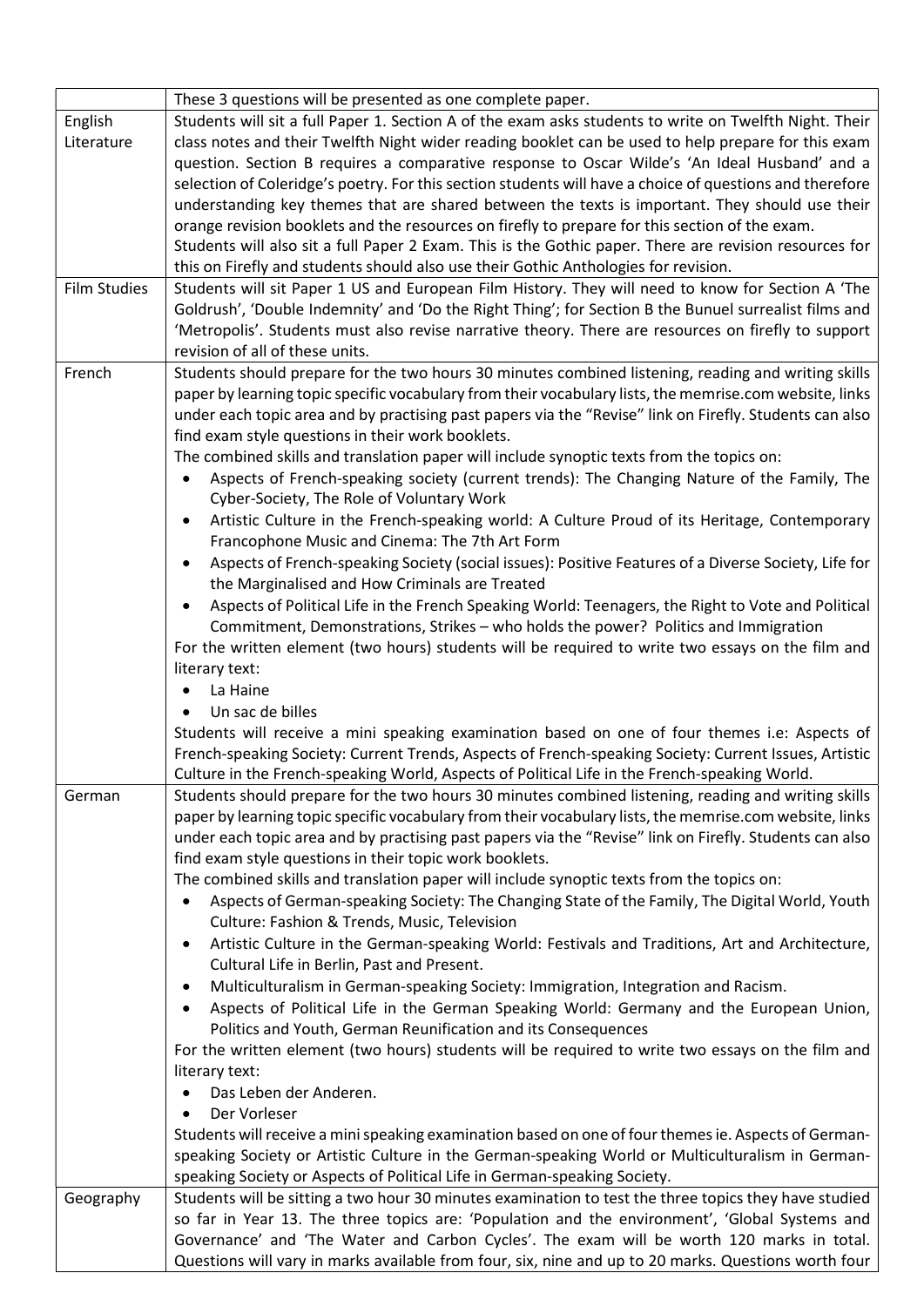|            | marks will be point marked. Levels will be used for all other questions that are six marks and over.    |  |  |  |  |
|------------|---------------------------------------------------------------------------------------------------------|--|--|--|--|
|            | Two levels will be used for questions worth six marks; three levels will be used for questions worth    |  |  |  |  |
|            | nine marks; and four levels will be used for questions worth 20 marks. Students should familiarise      |  |  |  |  |
|            | themselves with the level criteria, so they know how to achieve the highest marks; this is particularly |  |  |  |  |
|            | important for the 20 mark questions - please use the 'SLAPCC' help sheet and the writing frame          |  |  |  |  |
|            | structure. Although no extra marks will be awarded, quality of written communication and legibility     |  |  |  |  |
|            | will be assessed, particularly in the level marked questions. Students should use their class notes,    |  |  |  |  |
|            | pages on Firefly, Topic Overviews and their CGP A Level Revision Guide to help them revise. It would    |  |  |  |  |
|            | also be beneficial to practise questions from the Past Paper Section on Firefly.                        |  |  |  |  |
| History    | Students will sit one exam for History. They will sit a 2 hour and 15 minute exam on Paper 3: Rebellion |  |  |  |  |
|            | and Disorder under the Tudors, 1485-1603.                                                               |  |  |  |  |
|            | This will include three essay questions covering the whole period 1485-1603. Question 1 will be a       |  |  |  |  |
|            | source question, focusing on one of the studied rebellions. Question 2 will be an essay assessing one   |  |  |  |  |
|            | rebellion in depth, from a choice of questions. Question 3 will be an essay assessing either of the two |  |  |  |  |
|            | Breadth Topics and will cover the whole period 1485-1603. Students should revise Breadth Topics 1       |  |  |  |  |
|            | and 2, and Depth Topics (rebellions) 1 and 2 in preparation.                                            |  |  |  |  |
| Maths      | There will be two papers for students studying A-Level Maths:                                           |  |  |  |  |
|            | A two-hour Pure Maths Paper - which will cover all Year 1 Pure Maths topics, then from Year 2 Pure:     |  |  |  |  |
|            | Chapter 1 section 1.2, 1.3, 1.4, 1.5 on Algebraic and Partial Fractions<br>$\circ$                      |  |  |  |  |
|            | Chapter 5, section 5.1, 5.4 and 5.5 on Radians, solving Trig equations and small angle<br>$\circ$       |  |  |  |  |
|            | approximations                                                                                          |  |  |  |  |
|            | Chapter 6 on Trigonometric functions<br>$\circ$                                                         |  |  |  |  |
|            | Chapter 7 on Trigonometry (not section 7.7)<br>O                                                        |  |  |  |  |
|            | Chapter 9 on Differentiation section (9.1, 9.2, 9.3, 9.4, 9.5. 9.6 and 9.8)<br>O                        |  |  |  |  |
|            | Chapter 11 on Integration section (11.1, 11.2, 11.3, 11.4, 11.5, 11.6, 11.7, 11.8 and 11.9)<br>$\circ$  |  |  |  |  |
|            | Chapter 2 on Functions and graphs<br>$\circ$                                                            |  |  |  |  |
|            | Chapter 3 on Sequences<br>O                                                                             |  |  |  |  |
|            | Chapter 4 on the Binomial expansion.<br>$\circ$                                                         |  |  |  |  |
|            | A 100-minute applied paper. This will cover year 1 and year 2 Mechanics and year 1 statistics.          |  |  |  |  |
| Further    | AS:                                                                                                     |  |  |  |  |
| Maths      | A 100 minute paper covering Core Pure 1                                                                 |  |  |  |  |
|            | A 50 minute paper on Decision Mathematics 1 (A2 content excluded)                                       |  |  |  |  |
|            | A 50 minute paper on Further Statistics 1 (A2 content excluded)                                         |  |  |  |  |
|            |                                                                                                         |  |  |  |  |
|            | A2:                                                                                                     |  |  |  |  |
|            | A two hour paper covering Core Pure 1 and Core Pure 2.                                                  |  |  |  |  |
|            | A 90 minute paper covering Decision Mathematics 1                                                       |  |  |  |  |
|            | A 90 minute paper covering Further Statistics 1                                                         |  |  |  |  |
| Music      | Students should use their anthology scores, notes from their exercise books and on Firefly and          |  |  |  |  |
|            | recordings (available on YouTube) to prepare for the exam. Revision should cover all 13 set works and   |  |  |  |  |
|            | wider listening.                                                                                        |  |  |  |  |
|            | Section A will be short answer listening questions based on the set works and a musical dictation       |  |  |  |  |
|            | question (50 marks).                                                                                    |  |  |  |  |
|            | Section B is two extended writing questions. One unfamiliar, based on one of the areas of study (20     |  |  |  |  |
|            |                                                                                                         |  |  |  |  |
| Physics    | marks), and one of a choice of questions based on one of the set works (30 marks).                      |  |  |  |  |
|            | Students will one paper for Physics:                                                                    |  |  |  |  |
|            | Paper 2 is a two hour exam comprising of 60 marks of short and long answer questions and 25 multiple    |  |  |  |  |
|            | choice questions on the following topics: Further mechanics (including circular motion and simple       |  |  |  |  |
|            | harmonic motion), gravitational fields, electric fields, magnetic fields, thermal physics and nuclear   |  |  |  |  |
|            | physics.                                                                                                |  |  |  |  |
| Psychology | The Psychology papers will be on all three papers; Paper 1 and Paper 3 will be 2 hours and Paper 2      |  |  |  |  |
|            | will only cover Clinical Psychology and will be 1 hour in length.                                       |  |  |  |  |
|            | Students will have a lesson on what possible topics could be seen in each paper.                        |  |  |  |  |
|            | Students will need to ensure that they have adequate notes and use these to apply to past papers        |  |  |  |  |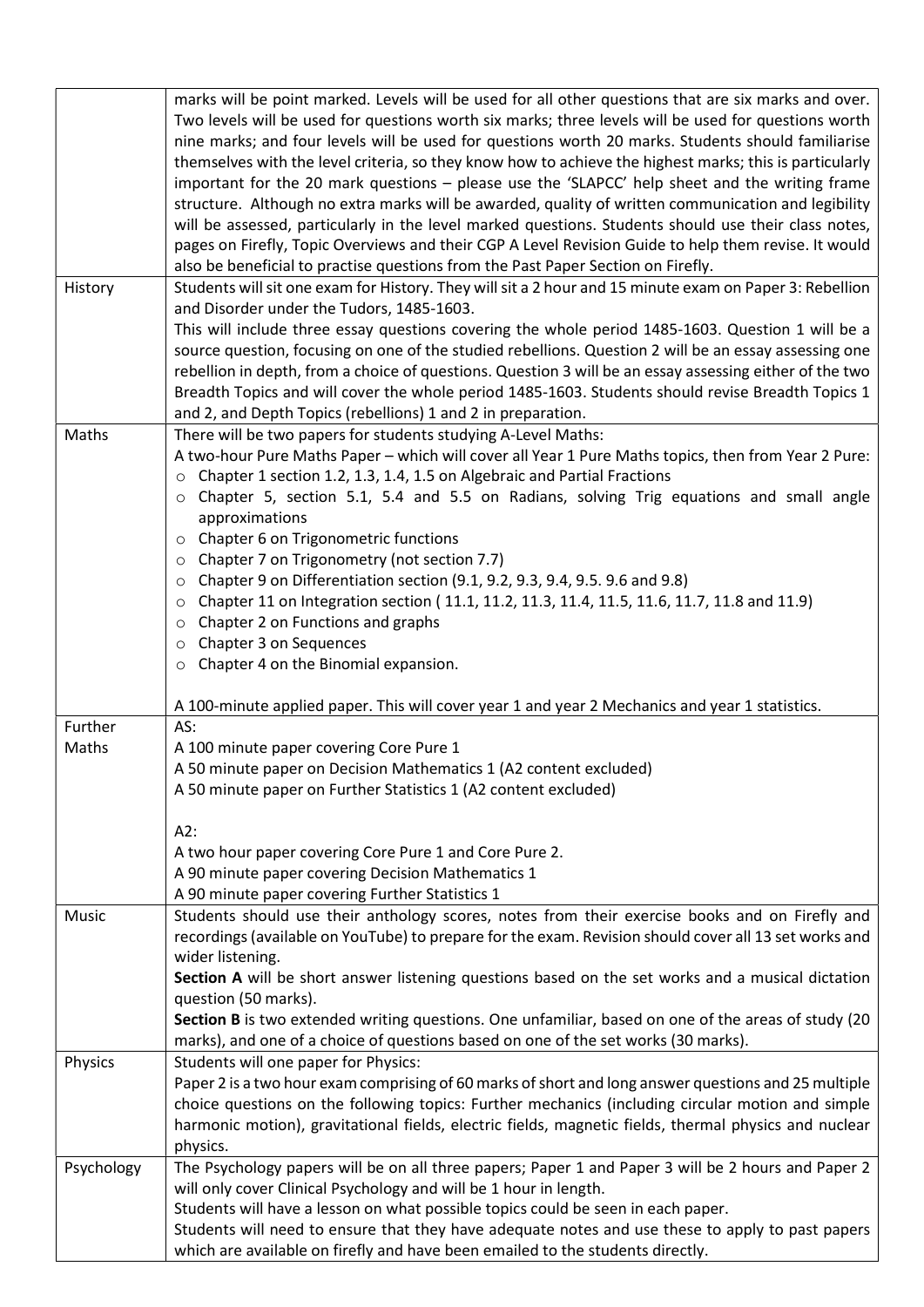|                | Students must ensure that they have adequate knowledge of research methods as this is worth 35%<br>of their total grade. |  |  |  |  |  |  |
|----------------|--------------------------------------------------------------------------------------------------------------------------|--|--|--|--|--|--|
| Religious      | There will be three two-hour papers: Judaism, Philosophy and Ethics.                                                     |  |  |  |  |  |  |
| <b>Studies</b> | Each exam paper will require students to answer two complete questions, including both part A (20)                       |  |  |  |  |  |  |
|                | marks) and B (30 marks), making each A Level Paper 100 marks in total.                                                   |  |  |  |  |  |  |
|                | Revision resources will include textbooks and class notes. Class teachers will direct students to                        |  |  |  |  |  |  |
|                | relevant websites and online resources. It is important to note that subject material studied in Year                    |  |  |  |  |  |  |
|                | 12 and in Year 13 can be examined.                                                                                       |  |  |  |  |  |  |
|                | Judaism: Theme 3, 4 and topics studied in Theme 2.                                                                       |  |  |  |  |  |  |
|                | Philosophy: Theme 1, 2 and topics studied in Theme 3.                                                                    |  |  |  |  |  |  |
|                | Ethics: Theme 1, 4 and topics studied in Theme 2.                                                                        |  |  |  |  |  |  |
| Sociology      | Students will complete section B of component 3. The assessment will last 1 hour and 15 minutes.                         |  |  |  |  |  |  |
|                | The assessment will comprise a 10 mark, 20 mark and 40 mark question on the Education topic.                             |  |  |  |  |  |  |
|                | Revision lists, writing structures, markschemes and model answers are all available in the course                        |  |  |  |  |  |  |
|                | handbook.                                                                                                                |  |  |  |  |  |  |

I hope you find this information useful in providing specific details on what students should be revising between now and the March PPE exams. It is essential that Year 13 students are now setting aside a significant amount of time (in the evenings, on the weekends and over the holidays) to prepare for these exams. Students will need to strike the right balance over the holidays in having time to rest and relax as well as setting aside sufficient time for revision. This will not necessarily be easy but if students put the hard work in now, use the half-term break wisely, and then come back in November ready to do their best, they can be confident about receiving encouraging PPE results.

Formal feedback on performance in these exams will be given in the Year 13 Reports which will be available online in April 2022.

Should you have any further questions regarding these exams, please do not hesitate to contact the relevant Subject Leader(s) in the first instance.

Yours sincerely

Rachel Hopwood Deputy Headteacher

Timetable for Year 13 PPEs – March 2022